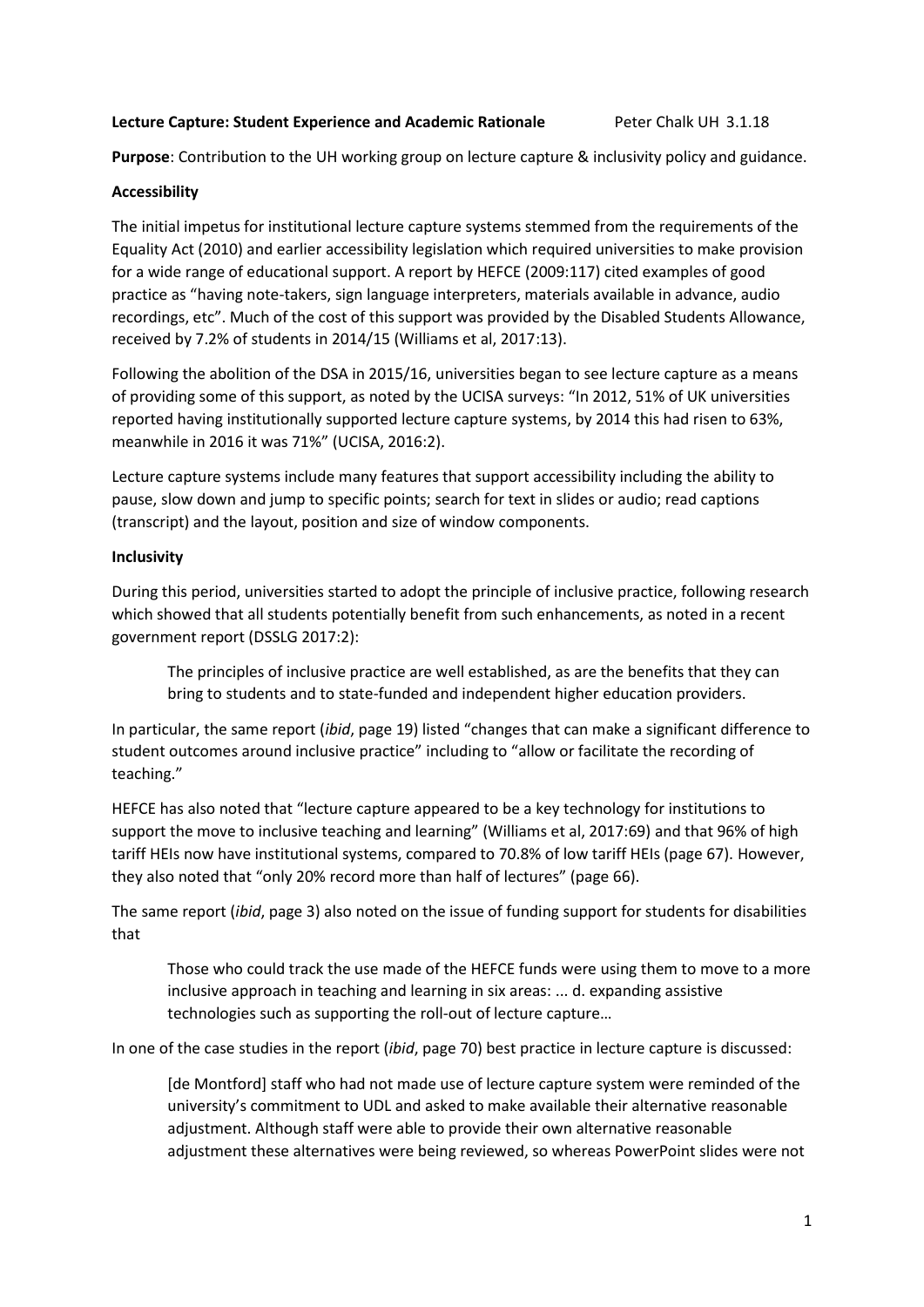deemed acceptable, a talking head video was accepted. However, staff have generally found that recording of lectures is a far more efficient use of their time.

The HEA has also noted the importance of lecture capture in its analysis of the TEF awards (HEA, 2017:63):

Half of HEIs with a Gold award included mention of lecture capture/ recording and the largest share (61%) of HEIs which were upgraded above the metrics included reference to lecture capture/ recording.

## **University position**

The University of Hertfordshire currently supports the principles of blended learning and inclusive practices as expressed in UPR 4.1 (UH, 2016:11):

To enable students to achieve the Graduate Attributes and to reflect other local and national priorities for learning, teaching and assessment, the University is committed to promoting and supporting the following principles:

i learner-centred and Blended Learning approaches that encourage active student engagement and provide flexibility in how, when and where students learn; ii complementary learning, teaching and assessment practices that are transparent, inclusive and fair and take account of the needs of a diverse student body;...

In January 2017, CEG adopted the following policy guidelines on recording lectures:

Allow all students to record taught sessions (where it is expected that students will be required to take notes eg lectures) as standard - supported by an updated protocol and new UPR… Develop and pilot ways of capturing various types of taught sessions to provide to students, with a view to eventually assigning responsibility and control of recording specific types of taught sessions to the University, and removing the need for students to record for themselves." (INCLUSIVE LEARNING; TEACHING DEVELOPMENTS IN RESPONSE TO CHANGES TO THE DISABLED STUDENTS' ALLOWANCE)

The lecture capture pilot was run by LTIC during 2017 and engaged some 40 staff in actively recording lectures (some 400+) and other events using the Panopto system, as reported at four pilot meetings and in two pilot reports. Student feedback has generally been positive, without significant effects on attendance, and with patterns of viewing shown in the analytics that correspond to research findings (e.g. immediately following lectures and during assessment periods).

There currently exists a university protocol 'Videotaping of lectures' (agreed in 1998) which sets out the principles of 'reasonable requirement', copyright and sole use for teaching and training purposes. See the following web sites for further information:

[http://staffnet.herts.ac.uk/human-resources/videotaping-of-lectures.htm,](http://staffnet.herts.ac.uk/human-resources/videotaping-of-lectures.htm) [http://www.studynet1.herts.ac.uk/ptl/common/LIS.nsf/lis/copyright#howme,](http://www.studynet1.herts.ac.uk/ptl/common/LIS.nsf/lis/copyright#howme) [http://www.studynet1.herts.ac.uk/ptl/common/LIS.nsf/lis/Videoandimage.](http://www.studynet1.herts.ac.uk/ptl/common/LIS.nsf/lis/Videoandimage)

#### **Student experience**

There is growing evidence of student demand for lecture capture, for example in a student experience survey by JISC (Newman et al, 2016:19) which stated that "students think… HEIs should start [to] offer lecture capture [and] stop doing 'death by powerpoint'".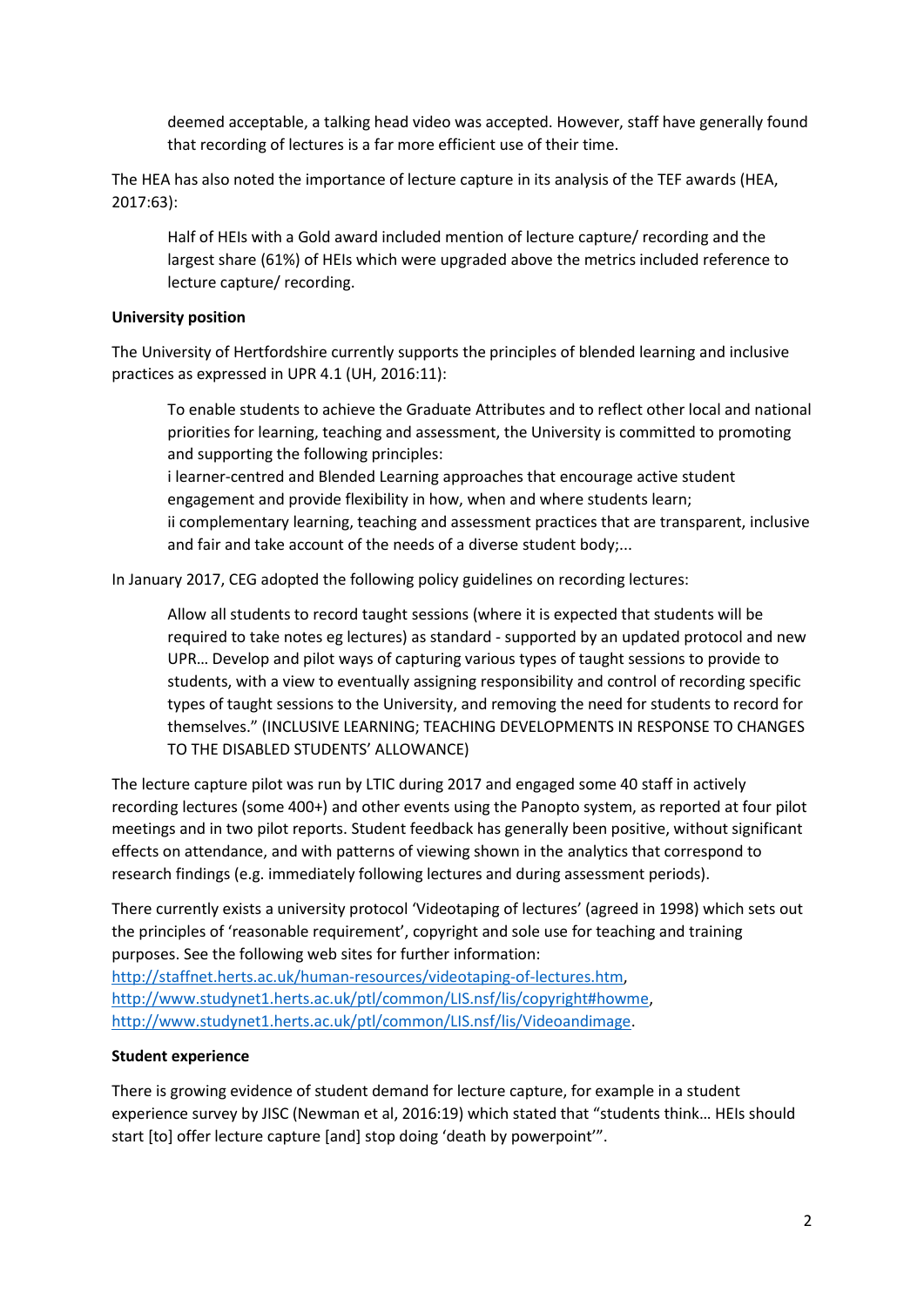A survey of 47 research papers published during the period 2005-11 (Pursel and Fang, 2012:3) found that:

General trends in lecture capture research over the designated timeframe generally show positive results. Most studies indicate students find the ability to watch recorded lectures a positive influence on their educational experience (Copley, 2007; Corliss, Heikes, & Heidenreich, 2009; Euzent, Martin, Moskal, & Moskal, 2011; Gosper, et al., 2008). Common reasons for leveraging lecture capture by students include convenience (Akiyama, Teramoto, & Kozono, 2008; Mark, Vogel, & Wong, 2010), reviewing for exams (Brotherton & Abowd, 2004; Craig, Wozniak, Hyde, & Burn, 2009; Engstrand & Hall, 2011; Preston, et al., 2010; Settle, et al., 2011), enhancing their understanding of concepts from class (Brecth & Ogilby, 2008; Gosper, et al., 2010), note taking (Collie, Shah, & Sheridan, 2009) and reviewing materials if they missed class (Settle, et al., 2011).

There is some evidence that staff fear students will miss class if they know the lecture is recorded, but most research has found a more nuanced approach by students, for example a study for the LSE (Karnad, 2013:3) found that:

In conclusion, students find lecture recordings to be a useful tool, and mainly use recorded lectures to make up for missed lectures and to prepare for assessments (Soong et al. 2006; Traphagan et al. 2009; Gosper et al. 2008), which also explains student access patterns to recorded lectures. Having access to recorded lectures has generally not been found to have any significant effect on students' results. While some students recognise the motivation to miss lectures due to the availability of recorded lectures (Traphagan et al. 2009), there seems to be little evidence that students actually believe that having access to recorded lectures is the main cause or incentive to miss lectures. In fact, the majority of students (55%) surveyed by Traphagan et al. (2009) strongly agreed that they preferred receiving lecture content in class, even when it is available through other means.

## **Pedagogical approaches**

There has been some research into more innovative uses of lecture capture, including the 'flipped classroom' and using the interactive features such as embedded multi-choice quizzes. The report into the Rec:all project at UCL (Young and Moes, 2013:6-10) found that:

Excellent resources are now available to help designers think about how to integrate video generally such as dial-e-designs (JISC 2007) which suggest 'integrated' video can be used to: Prepare or motivate; Collaborate on and further explain; Recall and integrate; Lead-in to an assignment; Learning guidance and strategies; Content to encourage analysis.

The UH Pilot included examples of staff experimenting with different approaches to lecture capture, but there already existing many such examples within the university. In 2009 the School of Law at UH decided to implement a flipped classroom approach to its teaching using pre-recorded 'lectures' and this is the summary of its results in terms of the effect on student retention (Berger and Wild, 2016:12):

The flipped classroom model was adopted in the School of Law, following the revalidation of the School's law programme in 2009-10, and saw a 10% improvement, from 68% to 78%, in terms of student progression, engagement and assessment results, from the previous standard live lecture/seminar university teaching delivery plan. Starting in the 2014-15 academic year, the refined three-element flipped classroom model (the focus of this paper)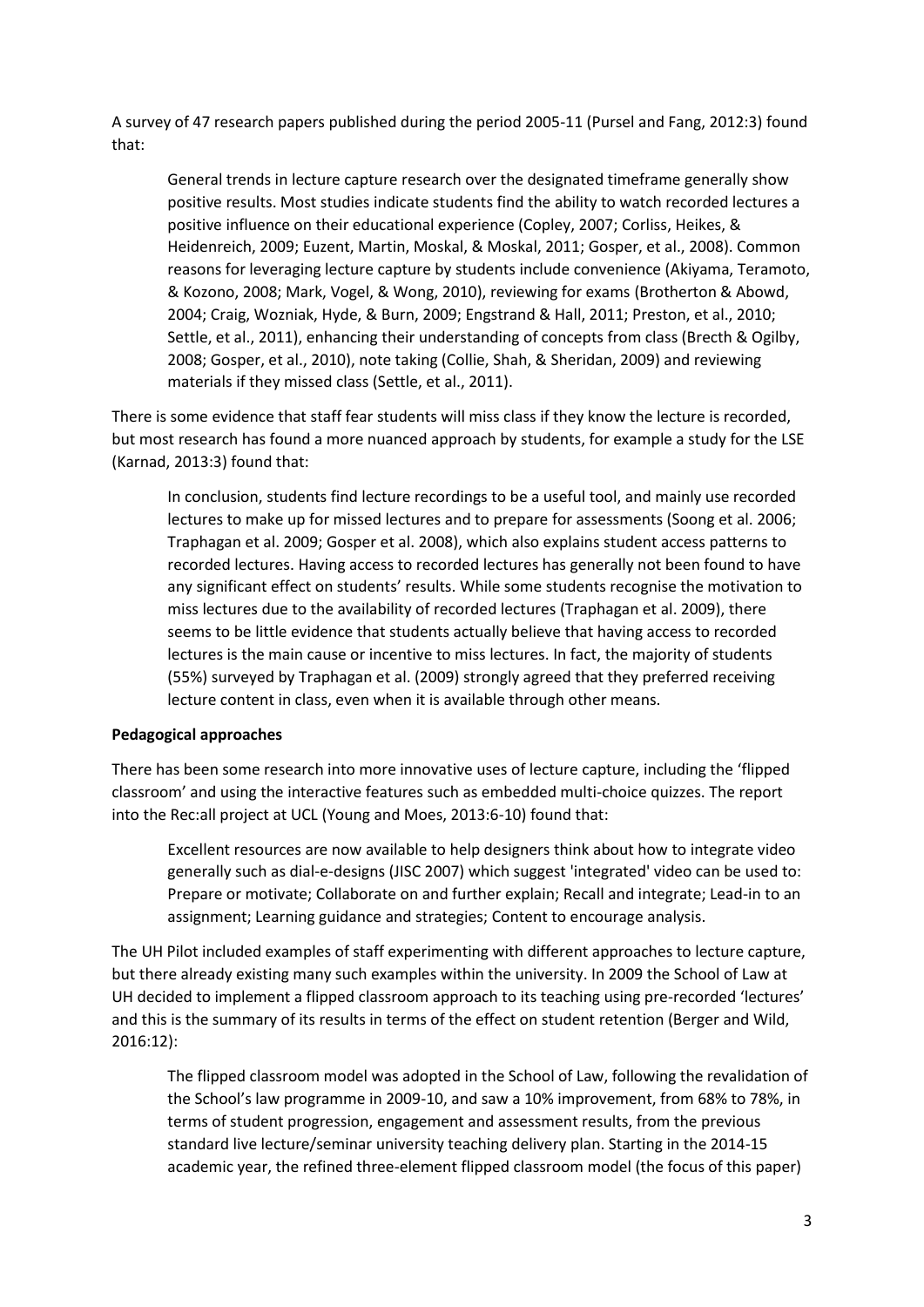was adopted in a pilot module – Constitutional and Administrative Law – chosen as it is a compulsory module in the current qualifying law degree, and therefore contains the largest student cohort. It is also a first year module, allowing the authors to chart the impact that the refined model had on students with no prior university experience or opportunity to accrue the QAA-specified critical reasoning skills elsewhere. The results in this module in 2014-15 were improved from the previous year, from 78% to 83%, despite there being no alteration year-on-year to the content of the course, assessment strategy or teaching personnel. The university benchmark fail rate for an individual Year 1 module, including Constitutional & Administrative Law, is set at 20% - this indicates that implementation of the refined flipped classroom model has allowed the university to meet this benchmark for the first time.

In summary, it could be argued that an institutional approach to adopting a university wide lecture capture system, combined with a school or programme based approach to best practice pedagogy, will achieve the most positive results for students, both academically and for the student experience overall.

# **References**

Berger, D. and Wild, C. (2016). 'Refining the traditional flipped-classroom model to optimise student performance on undergraduate degree programmes '. Journal of Commonwealth Law and Legal Education, vol 11, no. 1, pp. 57-70. Available at:<http://uhra.herts.ac.uk/handle/2299/17330>

Disabled Students Sector Leadership Group (DSSLG) (2017). *Inclusive teaching and learning in higher education as a route to excellence*, London: Department for Education. Available at: <https://www.gov.uk/government/publications/inclusive-teaching-and-learning-in-higher-education>

HEA (2017). *HEA reflections on Evidencing teaching excellence*. Available at: <https://www.heacademy.ac.uk/knowledge-hub/evidencing-teaching-excellence>

HEFCE (2009). *Evaluation of Provision and Support for Disabled Students in Higher Education*. <http://www.hefce.ac.uk/pubs/rereports/year/2009/evalnsupportdisabledstudentsinhe/>

Karnad, A. (2013). *Student Use of Recorded Lectures. LSE Learning Technology and Innovation*. Available at[: http://eprints.lse.ac.uk/50929/1/Karnad\\_Student\\_use\\_recorded\\_2013\\_author.pdf](http://eprints.lse.ac.uk/50929/1/Karnad_Student_use_recorded_2013_author.pdf)

Newman, T., Beetham, H., and Knight, S. (2016). *Student digital experience tracker 2016: results from the pilot project*, JISC. Available at:

[http://repository.jisc.ac.uk/6436/2/Student\\_digital\\_experience\\_tracker\\_pilot\\_report\\_-](http://repository.jisc.ac.uk/6436/2/Student_digital_experience_tracker_pilot_report_-_June_2016_FINAL.pdf) June 2016 FINAL.pdf

Pursel, B. and Hong-Ning Fang, H. (2012). *Lecture Capture: Current Research and Future Directions*. Available at: [http://www.psu.edu/dept/site/pursel\\_lecture\\_capture\\_2012v1.pdf](http://www.psu.edu/dept/site/pursel_lecture_capture_2012v1.pdf)

UCISA (2016). *2016 Survey of Technology Enhanced Learning for higher education in the UK*. Available at[: https://www.ucisa.ac.uk/tel](https://www.ucisa.ac.uk/tel) [accessed 18 October 2016].

UH (2016). *Regulations.* Available at: [http://www.studynet.herts.ac.uk/crs/16/7LMS0165-](http://www.studynet.herts.ac.uk/crs/16/7LMS0165-0206.nsf/0/8025805F006AAAFB8025803900306869/$FILE/Regs%20handbook-2015-2016.pdf) [0206.nsf/0/8025805F006AAAFB8025803900306869/\\$FILE/Regs%20handbook-2015-2016.pdf](http://www.studynet.herts.ac.uk/crs/16/7LMS0165-0206.nsf/0/8025805F006AAAFB8025803900306869/$FILE/Regs%20handbook-2015-2016.pdf)

Williams, M., Pollard, E., Langley, J. (IES), Houghton, A-M. and Zozimo, J.(REAP) (2017). Models of Support for Students with Disabilities. Institute for Employment Studies Report to HEFCE.